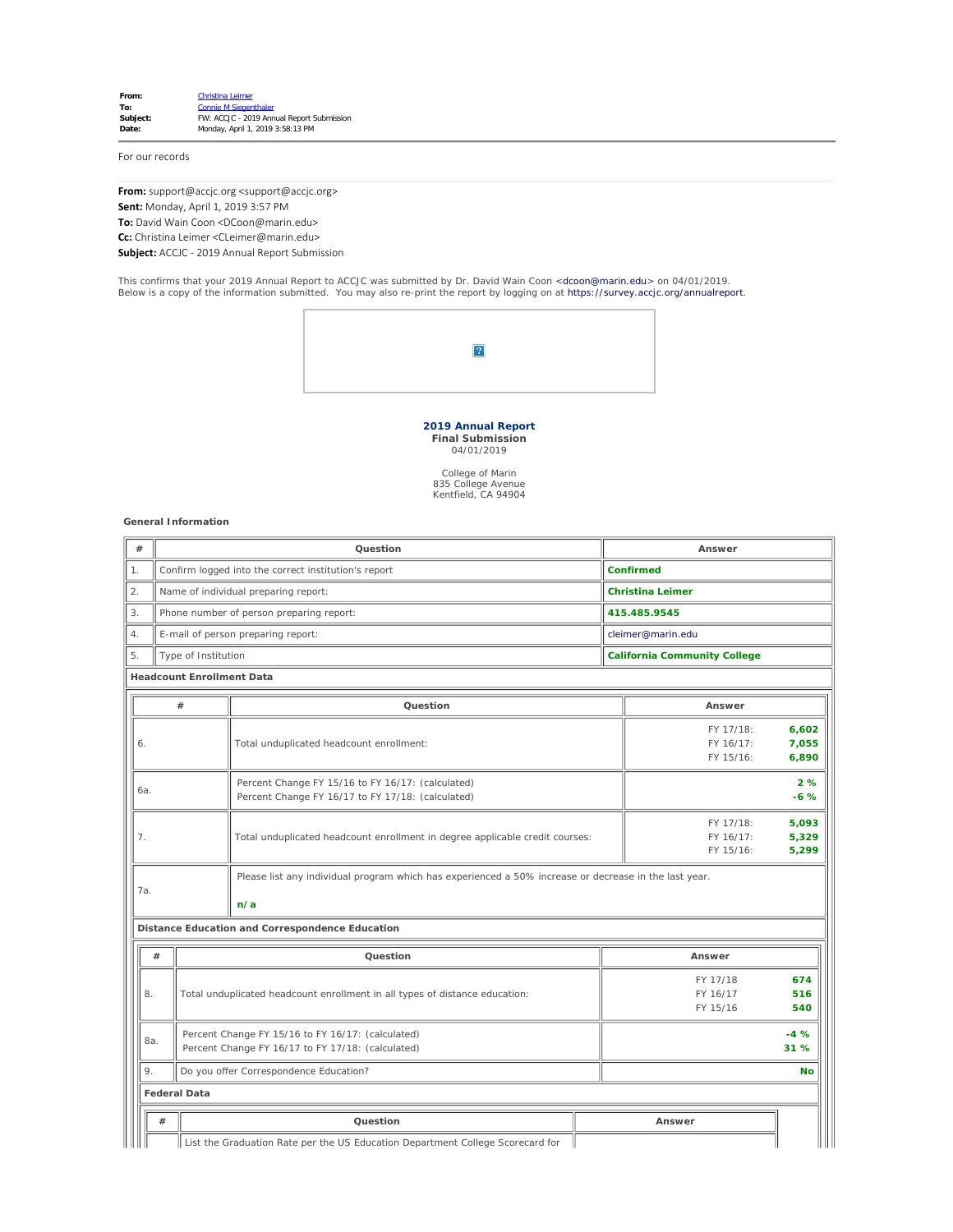| 10.                                                                      |                                                                                                                                   | 30%<br>FY 2017/18                                                                                                            |             |  |                                                |                 |                                |                                                               |                                |                                |     |
|--------------------------------------------------------------------------|-----------------------------------------------------------------------------------------------------------------------------------|------------------------------------------------------------------------------------------------------------------------------|-------------|--|------------------------------------------------|-----------------|--------------------------------|---------------------------------------------------------------|--------------------------------|--------------------------------|-----|
| 11.                                                                      |                                                                                                                                   | If your college relies on another source for reporting success metrics, please<br>identify the source. Click all that apply. |             |  |                                                |                 |                                | <b>CCCCO Student Success Metrics</b><br>dashboard (Scorecard) |                                |                                |     |
|                                                                          |                                                                                                                                   |                                                                                                                              |             |  |                                                |                 |                                |                                                               |                                |                                |     |
|                                                                          |                                                                                                                                   | <b>Student Achievement Data</b>                                                                                              |             |  |                                                |                 |                                |                                                               |                                |                                |     |
| #                                                                        | Question                                                                                                                          |                                                                                                                              |             |  |                                                | Answer          |                                |                                                               |                                |                                |     |
|                                                                          | <b>Course Completion Rates</b>                                                                                                    |                                                                                                                              |             |  |                                                |                 |                                |                                                               |                                |                                |     |
|                                                                          |                                                                                                                                   |                                                                                                                              |             |  |                                                |                 | FY 15/16                       |                                                               | FY 16/17                       | FY 17/18                       |     |
| 12.                                                                      | List your Institution-Set Standard (floor) for successful student<br>course completion rate:                                      |                                                                                                                              |             |  | 70 %                                           |                 | 70 %                           |                                                               | 70%                            |                                |     |
|                                                                          |                                                                                                                                   |                                                                                                                              |             |  |                                                |                 |                                |                                                               |                                |                                |     |
| 12a.                                                                     | List your stretch goal (aspirational) for successful student<br>course completion rate:                                           |                                                                                                                              |             |  | FY 15/16<br>N/A                                |                 | FY 16/17<br>N/A                | FY 17/18                                                      | N/A                            |                                |     |
| 12b.                                                                     | List the actual successful student course completion rate:                                                                        |                                                                                                                              |             |  | FY 15/16<br>75 %                               |                 | FY 16/17<br>75 %               | FY 17/18                                                      | 75 %                           |                                |     |
|                                                                          | <b>Certificates</b>                                                                                                               |                                                                                                                              |             |  |                                                |                 |                                |                                                               |                                |                                |     |
| FY 15/16<br>List your Institution-Set Standard (floor) for the number of |                                                                                                                                   |                                                                                                                              |             |  |                                                |                 | FY 16/17                       | FY 17/18                                                      |                                |                                |     |
| 13.                                                                      |                                                                                                                                   | certificates awarded:                                                                                                        |             |  |                                                | 40              |                                | 40                                                            |                                | 40                             |     |
|                                                                          |                                                                                                                                   |                                                                                                                              |             |  |                                                |                 | FY 15/16                       |                                                               | FY 16/17                       | FY 17/18                       |     |
| 13a.                                                                     | List your stretch goal (aspirational) for the number of<br>certificates awarded:                                                  |                                                                                                                              |             |  | N/A                                            |                 | N/A                            |                                                               | N/A                            |                                |     |
|                                                                          |                                                                                                                                   | List actual number of certificates awarded:                                                                                  |             |  |                                                | FY 15/16        |                                | FY 16/17                                                      | FY 17/18                       |                                |     |
| 13b.                                                                     |                                                                                                                                   |                                                                                                                              |             |  |                                                | 74              |                                | 53                                                            |                                | 56                             |     |
|                                                                          |                                                                                                                                   | Associate Degree (A.A./A.S.)                                                                                                 |             |  |                                                |                 |                                |                                                               |                                |                                |     |
|                                                                          |                                                                                                                                   |                                                                                                                              |             |  |                                                |                 |                                |                                                               |                                |                                |     |
| 14.                                                                      |                                                                                                                                   | List your Institution-Set Standard (floor) for number of<br>degrees awarded:                                                 |             |  |                                                | FY 15/16<br>190 |                                | FY 16/17<br>190                                               | FY 17/18                       | 190                            |     |
| 14a.                                                                     |                                                                                                                                   | List your stretch goal (aspirational) for the number of degrees                                                              |             |  |                                                | FY 15/16        |                                | FY 16/17                                                      | FY 17/18                       |                                |     |
|                                                                          | awarded:                                                                                                                          |                                                                                                                              |             |  |                                                |                 | N/A                            |                                                               | N/A                            |                                | N/A |
|                                                                          |                                                                                                                                   |                                                                                                                              |             |  |                                                |                 | FY 15/16                       |                                                               | FY 16/17                       | FY 17/18                       |     |
| 14b.                                                                     |                                                                                                                                   | List actual number of degrees awarded:                                                                                       |             |  |                                                |                 | 277                            |                                                               | 275                            |                                | 297 |
|                                                                          |                                                                                                                                   | Bachelor's Degree (B.A./B.S.)                                                                                                |             |  |                                                |                 |                                |                                                               |                                |                                |     |
| 15.                                                                      |                                                                                                                                   | Does your college offer a Bachelor's Degree (B.A./B.S.)?                                                                     |             |  |                                                |                 |                                |                                                               |                                |                                | No  |
| Transfer                                                                 |                                                                                                                                   |                                                                                                                              |             |  |                                                |                 |                                |                                                               |                                |                                |     |
|                                                                          | List your Institution-Set Standard (floor) for the number of                                                                      |                                                                                                                              |             |  | FY 15/16                                       |                 | FY 16/17                       | FY 17/18                                                      |                                |                                |     |
| 16.                                                                      |                                                                                                                                   | students who transfer to a 4-year college/university:                                                                        |             |  |                                                | 180             |                                | 180                                                           |                                | 180                            |     |
|                                                                          |                                                                                                                                   | List your stretch goal (aspirational) for the number of students                                                             |             |  |                                                |                 | FY 15/16                       |                                                               | FY 16/17                       | FY 17/18                       |     |
| 16a.                                                                     |                                                                                                                                   | who transfer to a 4-year college/univers i ty:                                                                               |             |  |                                                |                 | N/A                            |                                                               | N/A                            |                                | N/A |
|                                                                          |                                                                                                                                   |                                                                                                                              |             |  |                                                | FY 15/16        |                                | FY 16/17                                                      | FY 17/18                       |                                |     |
| 16b.                                                                     |                                                                                                                                   | List actual number of the number of students who transfer to a<br>4-year college/university:                                 |             |  |                                                |                 | 345                            |                                                               | $324 <$ /strong>               |                                | 346 |
|                                                                          | <b>Licensure Examination Pass Rates</b>                                                                                           |                                                                                                                              |             |  |                                                |                 |                                |                                                               |                                |                                |     |
|                                                                          | study:                                                                                                                            | Examination pass rates in programs for which students must pass a licensure examination in order to work in their field of   |             |  |                                                |                 |                                |                                                               |                                |                                |     |
|                                                                          |                                                                                                                                   | Program                                                                                                                      | Examination |  | Institution set IFY 15/16 Pass<br>standard (%) |                 | Rate                           |                                                               | FY 16/17 Pass<br>Rate          | FY 17/18 Pass<br>Rate          |     |
|                                                                          |                                                                                                                                   | <b>Emergency Medical Technician</b>                                                                                          | national    |  |                                                | 80 %            |                                | 90 %                                                          | 100 %                          | 94 %                           |     |
| 17.                                                                      |                                                                                                                                   | <b>Registered Nursing Program</b>                                                                                            | national    |  |                                                | 75 %            | 81.48%                         |                                                               | 89.19%                         | 92.11 %                        |     |
|                                                                          |                                                                                                                                   | <b>Registered Dental Assistant</b><br><b>Law and Ethics</b>                                                                  | state       |  |                                                | 80 %            |                                | 89.5%                                                         | 84 %                           | 100 %                          |     |
|                                                                          |                                                                                                                                   | <b>Registered Dental Assistant</b><br>Written                                                                                | state       |  |                                                | 85 %            |                                | 86.8%                                                         | 86 %                           | 100 %                          |     |
|                                                                          |                                                                                                                                   | <b>Registered Dental Assistant</b><br><b>Practical</b>                                                                       | state       |  |                                                | 70 %            |                                | 67 %                                                          | 55 %                           | $N/A$ %                        |     |
| Employment rates for Career and Technical Education students             |                                                                                                                                   |                                                                                                                              |             |  |                                                |                 |                                |                                                               |                                |                                |     |
|                                                                          | Job placement rates for students completing certificate programs and CTE (career-technical education) degrees:<br>Institution set |                                                                                                                              |             |  |                                                |                 |                                |                                                               |                                |                                |     |
|                                                                          |                                                                                                                                   | Program                                                                                                                      |             |  | standard (%)                                   |                 | FY 15/16 Job<br>Placement Rate |                                                               | FY 16/17 Job<br>Placement Rate | FY 15/16 Job<br>Placement Rate |     |
| 8                                                                        |                                                                                                                                   |                                                                                                                              |             |  |                                                |                 |                                |                                                               |                                |                                |     |